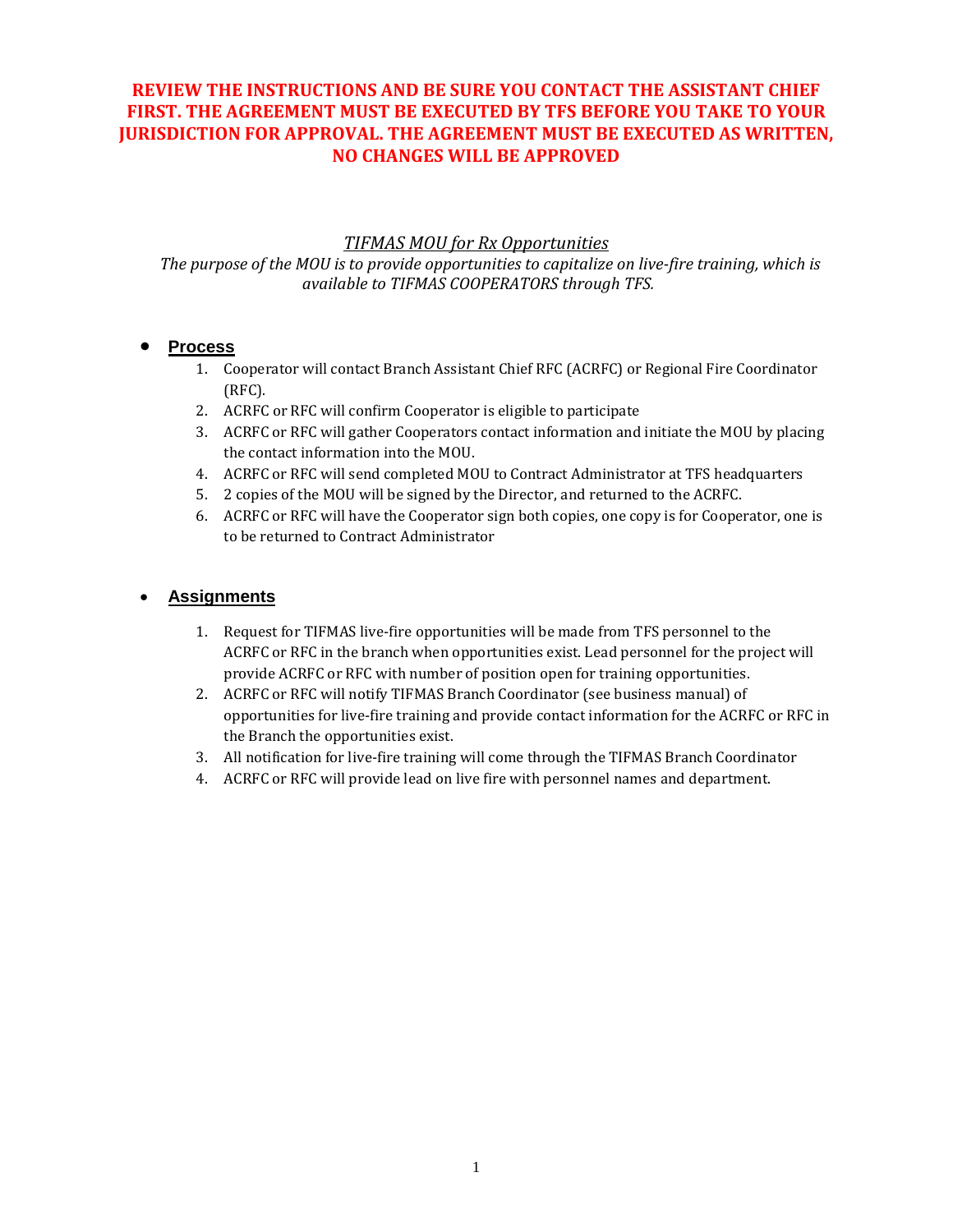# **Memorandum of Understanding Conducting Cooperative Prescribed Fire**

This Memorandum of Understanding (MOU) is entered into by and between the Texas A&M Forest Service, a member of The Texas A&M University System, an agency of the State of Texas (TFS) and \_\_\_\_\_\_\_\_\_\_\_\_\_\_\_\_\_\_\_\_\_\_\_\_\_\_\_\_\_ (COOPERATOR).

# **I. PURPOSE**

The purpose of this MOU is to provide opportunities to capitalize on live-fire training, which is available to COOPERATOR through TFS. TFS will mutually benefit by having additional labor available during live-burns. This MOU delineates responsibilities and procedures for conducting cooperative prescribed fire activities.

### **II. SCOPE**

The provisions of this MOU apply to prescribed fire performed under the management of the TFS as a part of its normal forest management activities within the State of Texas.

### **III. PERIOD OF PERFORMANCE**

This MOU shall commence on the date of the last signature and shall continue for a period of five years, unless terminated earlier in accordance with section VII.B.

### **IV. RESPONSIBILITIES**

- A. TFS shall:
	- 1. Manage, organize and provide personnel management of the prescribed fire, according to guidelines prescribed by TFS.
	- 2. Notify COOPERATOR of the opportunity to participate in a prescribed fire at least 7-days prior to a scheduled burn.
	- 3. Provide coordination between TFS and COOPERATOR.
	- 4. Assist COOPERATOR in documenting the participation of COOPERATOR's employees in a cooperative prescribed fire exercise for training file purposes.
- B. The COOPERATOR shall:
	- 1. Maintain a roster of all its personnel who will be participating in cooperative prescribed fire activities and provide the roster to TFS before each cooperative prescribed fire.
	- 2. Provide a primary point of contact to TFS for the purpose of notification.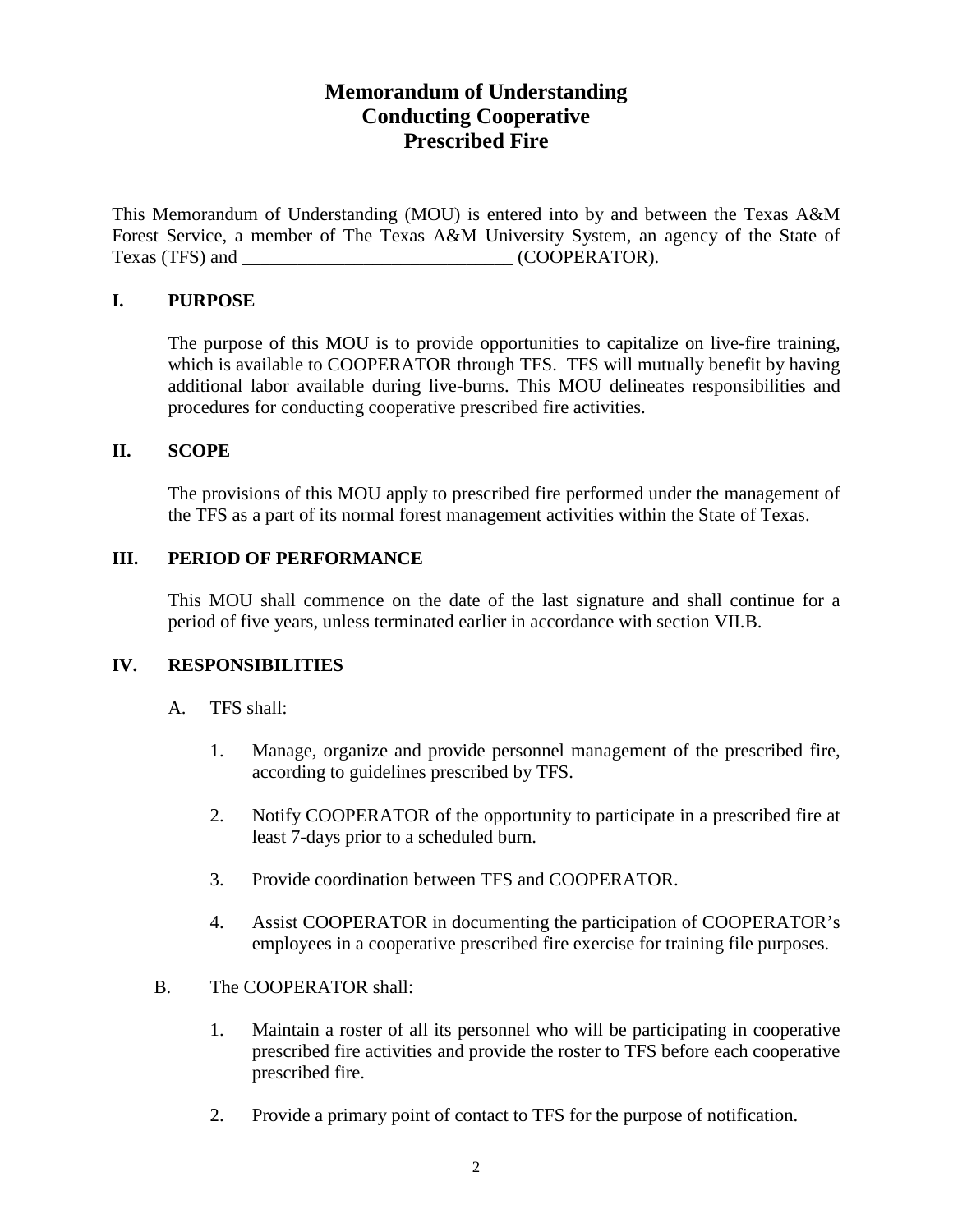- 3. Provide administrative support to its employees when performing activities under this MOU.
- 4. Provide all tools and equipment to its employees necessary to complete performance under this MOU.
- 5. Advise TFS point of contact of any change in notification process, i.e. address or phone number changes.
- C. COOPERATOR's employee shall:
	- 1. Be physically capable of performing assigned duties.
	- 2. Maintain knowledge, skills and abilities necessary to operate safely and effectively in the assigned position.
	- 3. Maintain support of employer for participation in activities.

# **V. ADMINISTRATIVE, FINANCIAL AND PERSONNEL MANAGEMENT**

### **A. Reimbursement**

1. TFS will not reimburse COOPERATOR for wages, travel, per-diem, supplies or equipment. Each party to this MOU will be responsible for its own expenses.

### **C. Medical Care for Injury or Illness**

1. If COOPERATOR's employee incurs an injury or illness during the performance of this MOU, TFS will cooperate logistically with COOPERATOR to ensure COOPERATOR's employee is properly treated and medically evaluated. In the absence of COOPERATOR's management, TFS will investigate the incident and make a determination as to whether, in its opinion, the injury or illness was work related and will notify COOPERATOR of its findings for proper processing of a Workers Compensation claim.

### **D. Liability**

 1. It is mutually agreed that TFS, and COOPERATOR shall each be responsible for their own losses arising out of the performance of this MOU.